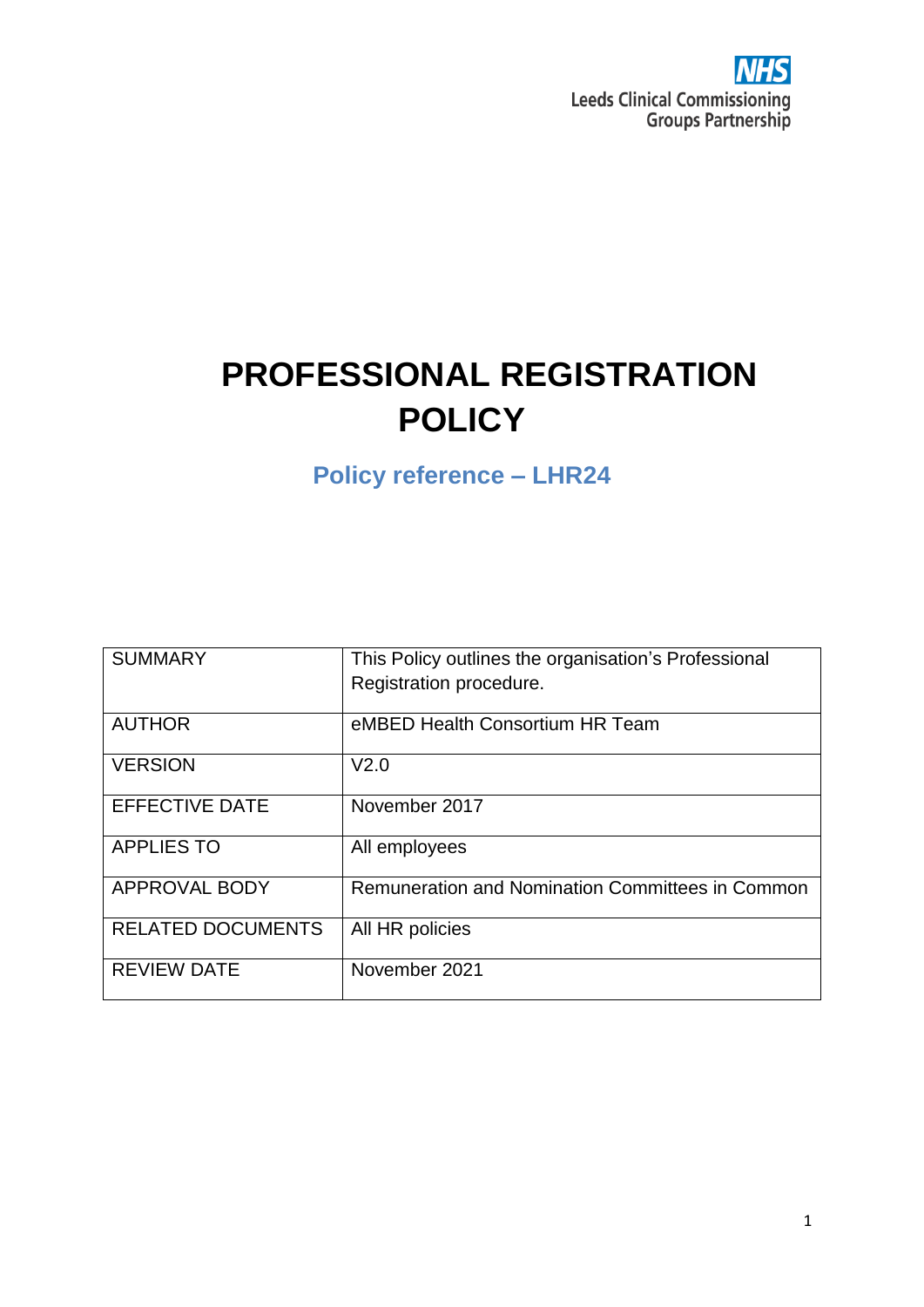#### **VERSION CONTROL SHEET**

| <b>Version</b> | <b>Date</b>        | <b>Author</b>                                                    | <b>Status</b> | <b>Comment</b>                                                     |
|----------------|--------------------|------------------------------------------------------------------|---------------|--------------------------------------------------------------------|
| 1.1            | May 2017           | HR Team,<br>eMBED<br>Health<br>Consortium<br>on behalf of<br>CCG | Draft         | Consultation with Trade Unions via the<br>Social Partnership Forum |
| 2.0            | November  <br>2017 | HR Team,<br>eMBED<br>Health<br>Consortium<br>on behalf of<br>CCG | Approved      |                                                                    |
|                |                    |                                                                  |               |                                                                    |
|                |                    |                                                                  |               |                                                                    |
|                |                    |                                                                  |               |                                                                    |
|                |                    |                                                                  |               |                                                                    |
|                |                    |                                                                  |               |                                                                    |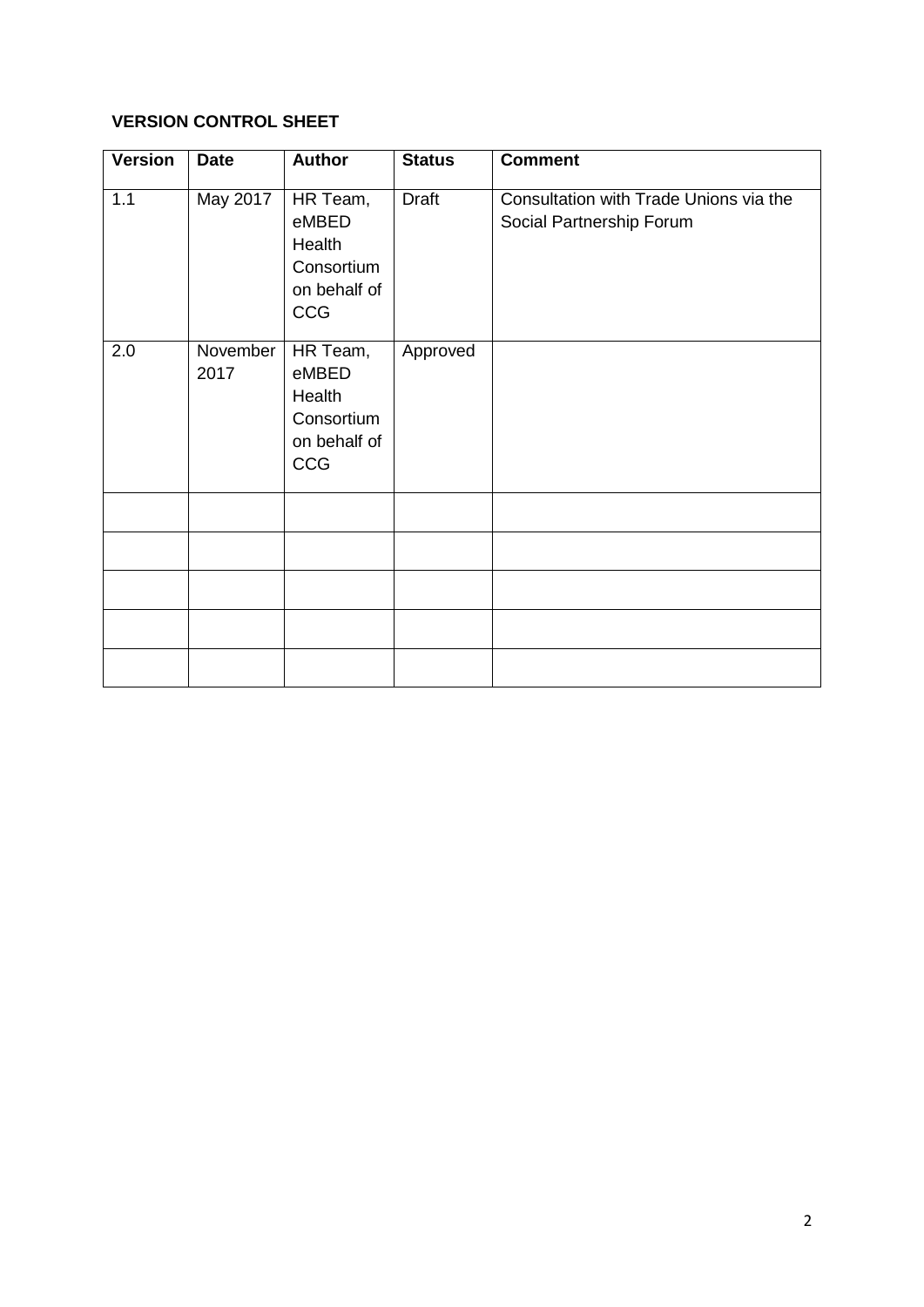# **CONTENTS**

|     |                                                                              | Page           |
|-----|------------------------------------------------------------------------------|----------------|
| 1.  | Purpose                                                                      | 4              |
| 2.  | Scope                                                                        | 4              |
| 3.  | <b>Equality</b>                                                              | 4              |
| 4.  | Accountability                                                               | 5              |
| 5.  | Implementation and Monitoring                                                | 5              |
| 6.  | Responsibilities                                                             | 5              |
| 7.  | Principles                                                                   | 5              |
| 8.  | Procedure                                                                    | 6              |
| 9.  | Employee's / Office Holders Responsibility                                   | 6              |
| 10. | Registration of Temporary Staff from External Agencies                       | $\overline{7}$ |
| 11. | Procedure for Checking Registration - Pre Employment (Clinical Roles)        | $\overline{7}$ |
| 12. | Procedure for Monitoring Ongoing Registration (Clinical)                     | 8              |
| 13. | Procedure for Checking Registration - Pre Employment (Non-Clinical<br>Roles) | 8              |
| 14. | Procedure for Monitoring On-Going Non-Clinical Registration                  | 8              |
| 15. | Procedure for Dealing with Lapsed Registration                               | 9              |
| 16  | Revalidation                                                                 | 10             |
| 17. | <b>Exceptional Circumstances</b>                                             | 10             |
| 18  | <b>Process</b>                                                               | 10             |
|     | Appendix 1 - Equality Impact Assessment                                      | 12             |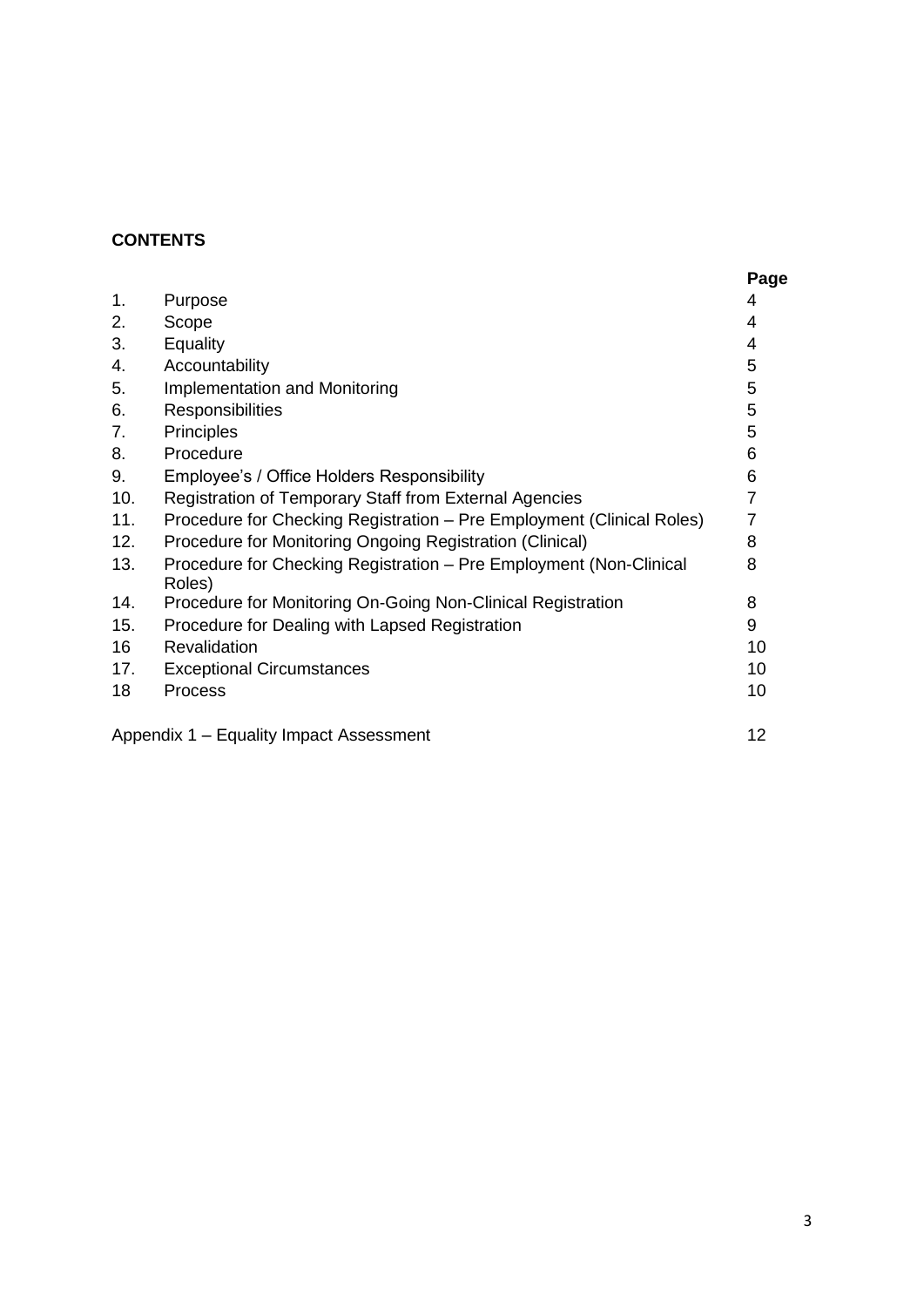### **1. PURPOSE**

- 1.1 Leeds Clinical Commissioning Groups Partnership (CCG) has a responsibility to ensure that professional standards are met. The CCG recognises the importance of conducting both pre and post-employment checks for all persons working in or for the NHS in order to meet its legal obligations, complement good employment practices, and to ensure as appropriate, existing employees are registered with a relevant regulatory/licensing body in order to continue to practice.
- 1.2 For the purposes of this policy, the term professional registration refers to all posts which require the employee to be qualified in their field and to maintain their registration with their respective professional bodies.
- 1.3 The policy aims to ensure that all staff required to be statutorily registered or organisationally registered (as a requirement of their role) with a statutory regulatory organisation / body in order to practice their speciality/field, are fully aware of their contractual obligation to be registered. The document sets out the role and responsibilities, the monitoring arrangements and the procedure for and implications for lapsed registration.
- 1.4 In accordance with NHS Employment Check Standards the CCG will undertake professional registration checks on every prospective employee and employees in ongoing NHS employment. This includes permanent staff, staff on fixed term contracts, volunteers, students, trainees, contractors and staff supplied by agencies. This policy also applies to Office Holders at the CCG, e.g. Governing Body Members.
- 1.5 The CCG is committed to ensuring that all personal information is managed in accordance with current data protection legislation, professional codes of practice and records management and confidentiality guidance. More detailed information can be found in the CCGs Data Protection and Confidentiality and related policies and procedure.

#### **2. SCOPE**

2.1 This Policy will apply to all employees within the Organisation.

## **3. EQUALITY**

3.1 In applying this policy, the organisation will have due regard for the need to eliminate unlawful discrimination**,** promote equality of opportunity**,** and provide for good relations between people of diverse groups, in particular on the grounds of the following characteristics protected by the Equality Act (2010); age, disability, gender, gender reassignment, marriage and civil partnership, pregnancy and maternity, race, religion or belief, and sexual orientation, in addition to offending background, trade union membership, or any other personal characteristic. An Equality Impact Assessment is used for all policies and procedures.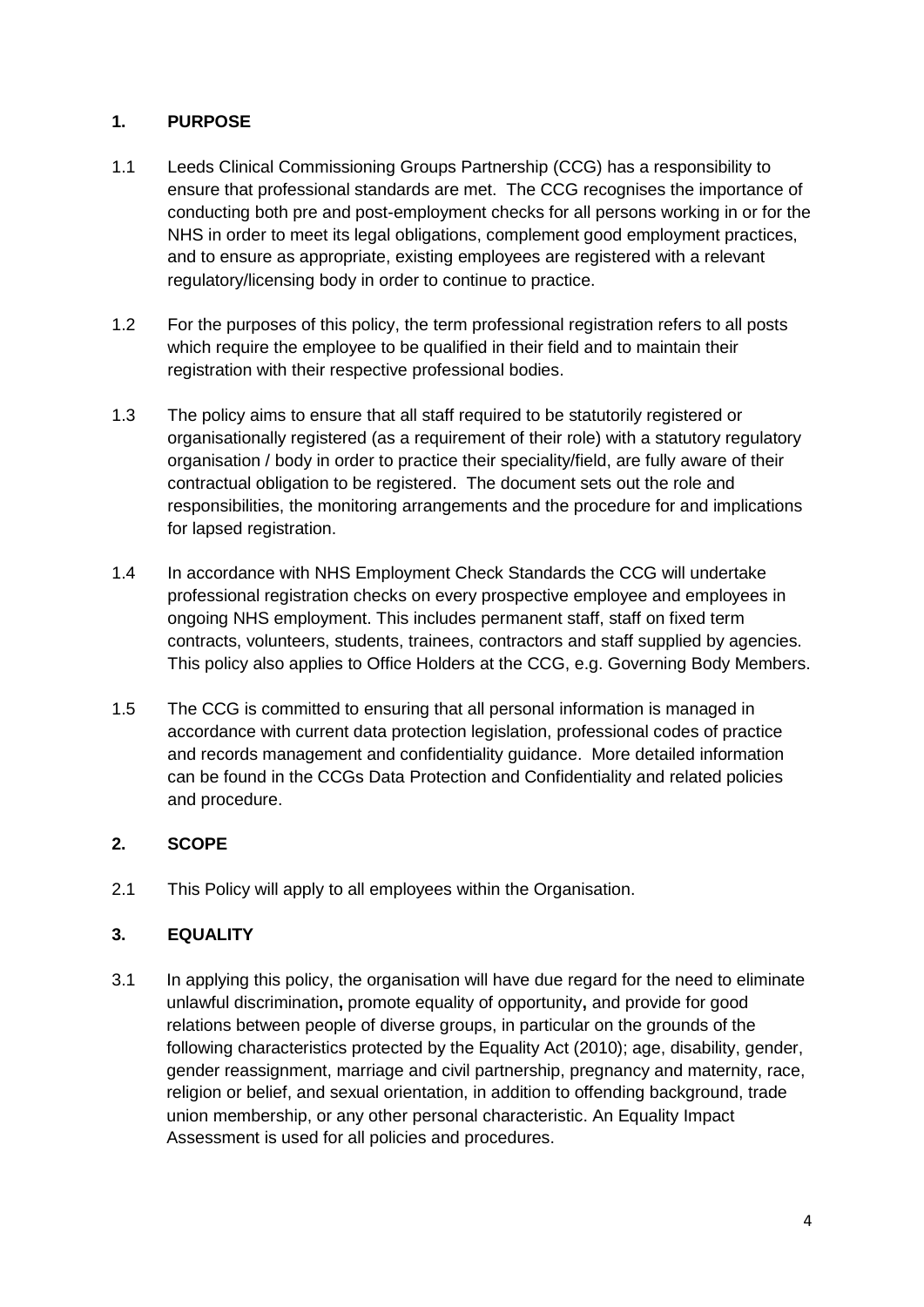#### 3.2 **BRIBERY ACT 2010**

The Bribery Act 2010 makes it a criminal offence to bribe or be bribed by another person by offering or requesting a financial or other advantage as a reward or incentive to perform a relevant function or activity improperly performed.

The penalties for any breaches of the Act are potentially severe. There is no upper limit on the level of fines that can be imposed and an individual convicted of an offence can face a prison sentence of up to 10 years. The Bribery Act applies to this policy.

#### **4. ACCOUNTABILITY**

4.1 The Chief Officer is accountable for this policy.

#### **5. IMPLEMENTATION AND MONITORING**

- 5.1 The Remuneration and Nomination Committees in Common is responsible for formal approval and monitoring compliance with this policy. Following ratification the policy will be disseminated to staff via the intranet.
- 5.2 The policy and procedure will be reviewed periodically by the Senior Management Team in conjunction with Human Resource and Trade Union representatives where applicable. Where review is necessary due to legislative change, this will happen immediately.

#### **6. RESPONSIBILITIES**

6.1 Good working relations are vital for the organisation to operate successfully and provide services. There is a joint responsibility for management, trade unions and employees to accept the responsibility of working together on issues in good faith and with the shared intention of facilitating good working relations.

#### **7. PRINCIPLES**

- 8.1 In order to protect the public and ensure high standards of clinical practice it is a legal requirement that the organisation may only employ registered practitioners in qualified clinical positions. This includes the following posts that have been accepted onto the register of the statutory regulatory bodies outlined in the NHS Employment Check Standards.
	- Medical and Dental
	- Nurses and Midwives
	- Allied Health Professionals
	- Healthcare Scientists
	- Hearing Aid Dispensers
	- Practitioner Psychologists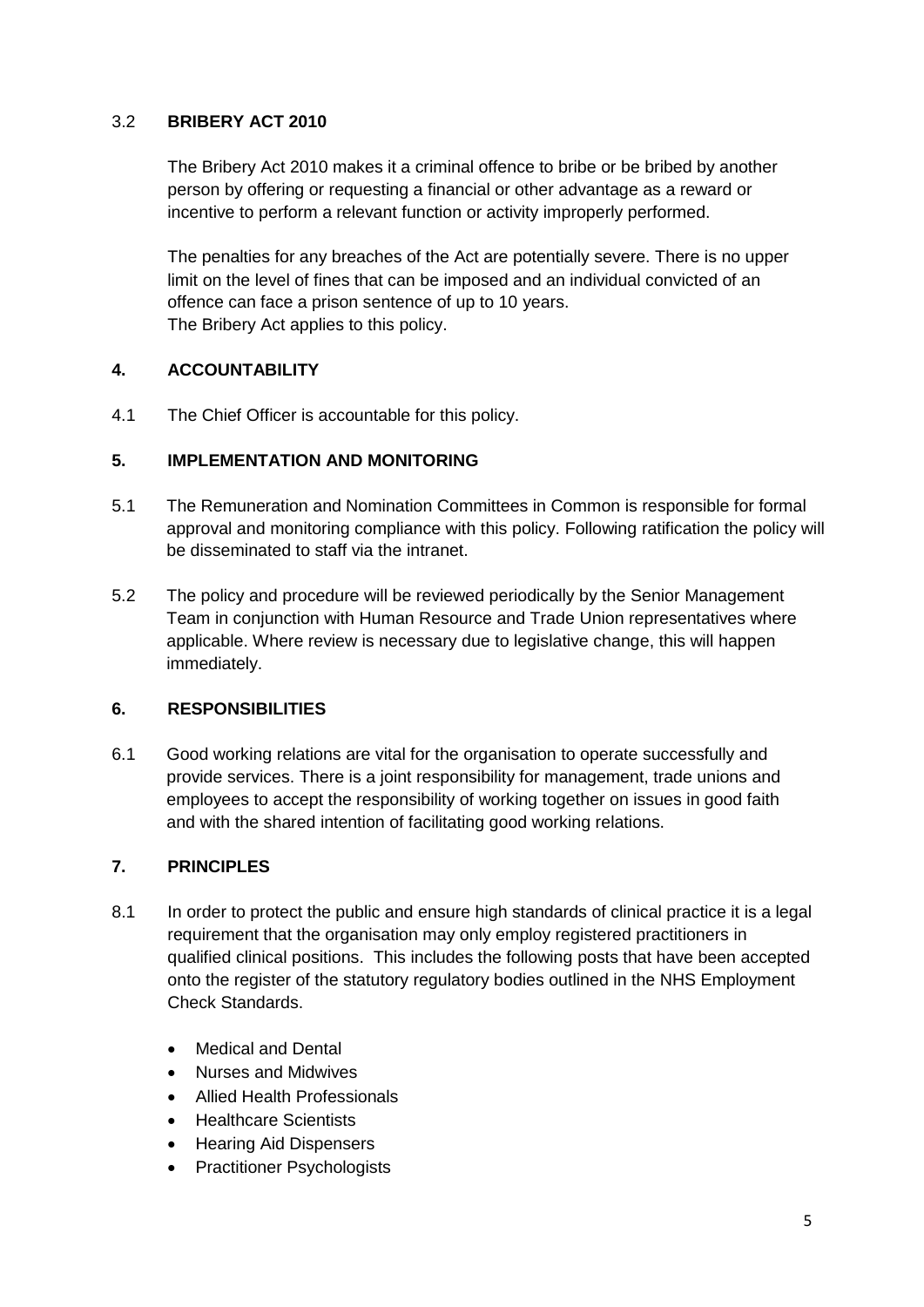Pharmacists and Pharmacy Technicians

Leeds CCG extends the requirement for professional registration to employees in non-clinical roles as defined by the organisation, e.g. financial roles.

- 7.2 The Job Description will specify where a post requires professional registration (clinical or non-clinical) to be maintained.
- 7.3 Employees / Office Holders are responsible for maintaining their registration with their relevant professional body.
- 7.4 Individuals who are not directly employed by the organisation (e.g. NHS Professionals, Agency and Locum workers) but who nevertheless are engaged in work that requires professional registration must also hold current registration. The organisation will ensure that there are processes in place to check the ongoing registration of such workers.
- 7.5 A copy of the policy will be available on the CCG intranet. Training needs will be identified via the appraisal process and training needs analysis.
- 7.6This Policy must be read in conjunction with the Professional Registration Procedure.

### **8. PROCEDURE**

8.1 This procedure must be read in conjunction with the CCG's Professional Registration and Policy.

## **9. EMPLOYEE'S / OFFICE HOLDERS RESPONSIBILITY**

- 9.1 It is ultimately the responsibility of all employees / office holders who require professional registration to practice to:
	- Ensure that registration with their professional body remains current at all times and that they abide by their professional code of conduct.
	- Employees/contractors/office holders must disclose to their employer organisation any conditions attached to their registration at the earliest available opportunity.
	- During the course of their employment / term of office, employees / office holders must, on request by management, provide evidence that their registration has been renewed in accordance with the procedure.
	- To provide proof of renewal of registration and revalidation to their Manager.
	- All personal data, particularly name changes must be communicated to both the line manager and professional body to ensure accuracy of data.
- 9.2 Lapsed registrations amount to a breach of terms and conditions of employment / office holder status and as such failure to maintain professional registration and comply with the requirements of the registration may result in disciplinary action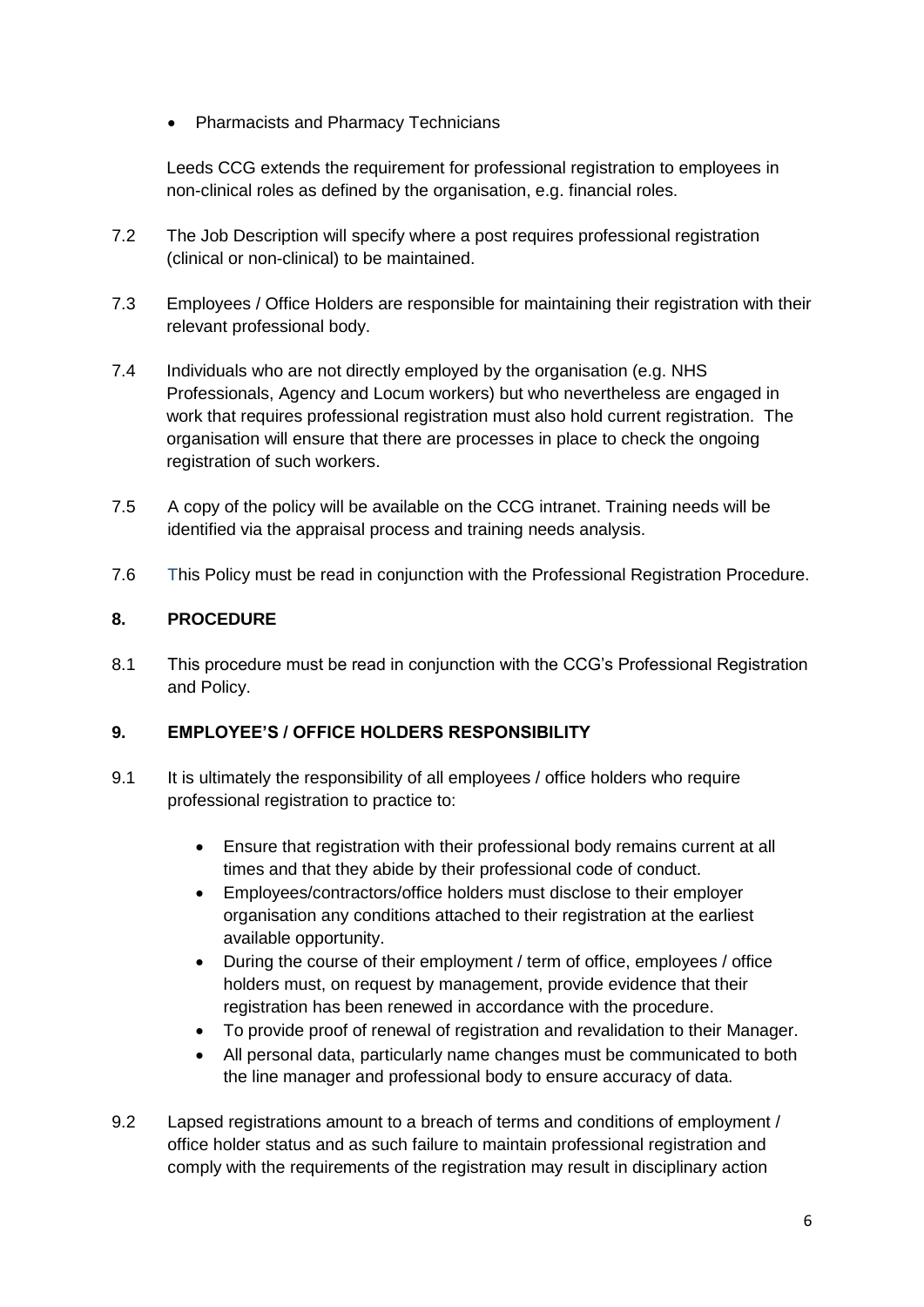including the possibility of dismissal and will be dealt with as outlined under Section 8.0 – Procedure for Dealing with Lapsed Registrations.

9.3 The registration lapse will be recorded in the employee's personnel file.

#### **10. REGISTRATION OF TEMPORARY STAFF FROM EXTERNAL AGENCIES**

- 10.1 It is essential that all Contractors / Agencies the CCG engages with fully meet all legal and regulatory requirements.
- 10.2 In this respect the onus must be placed on the supplier (Contractor / Agency) to ensure all relevant workers fulfil all legal and regulatory registration requirements. The CCG will ensure it is protected contractually in the event of a supplier not fulfilling these obligations.

#### **11. PROCEDURE FOR CHECKING REGISTRATION – PRE EMPLOYMENT (CLINICAL ROLES)**

11.1 All successful candidates who have a clinical professional registration with a licensing or regulatory body in the UK or another country, relevant to their role are required to provide documentary evidence of up to date registration prior to appointment – i.e. the professional registration number so that the pin numbers can be checked using the appropriate online register.

An eMBED HR representative will check with the relevant regulatory body (e.g. GMC, NMC, HCPC, GPhC) to determine that the registration is valid. Where it is not possible to check directly with a non-clinical professional body, the individual will be required to provide proof of registration.

- 11.2 Alert letters are sent to all NHS bodies to make them aware of a doctor or other registered health professional whose performance or conduct could place patients or staff at serious risk. Alert letters are communicated to NHS bodies for those health professionals who are regulated by one or more of the following regulatory bodies:
	- General Medical Council (GMC)
	- Nursing and Midwifery Council (NMC)
	- Health and Care Professionals Council
	- General Dental Council
	- General Optical Council
	- The General Pharmaceutical Council (GPhC)
	- General Chiropractic Council
	- General Osteopathic Council
- 11.3 The eMBED HR Team is responsible for managing Alert Letters according to Healthcare Professionals Alert Notice Directions 2006, transferring alert letter details to a secure database and retaining paper copies within a safe haven which is locked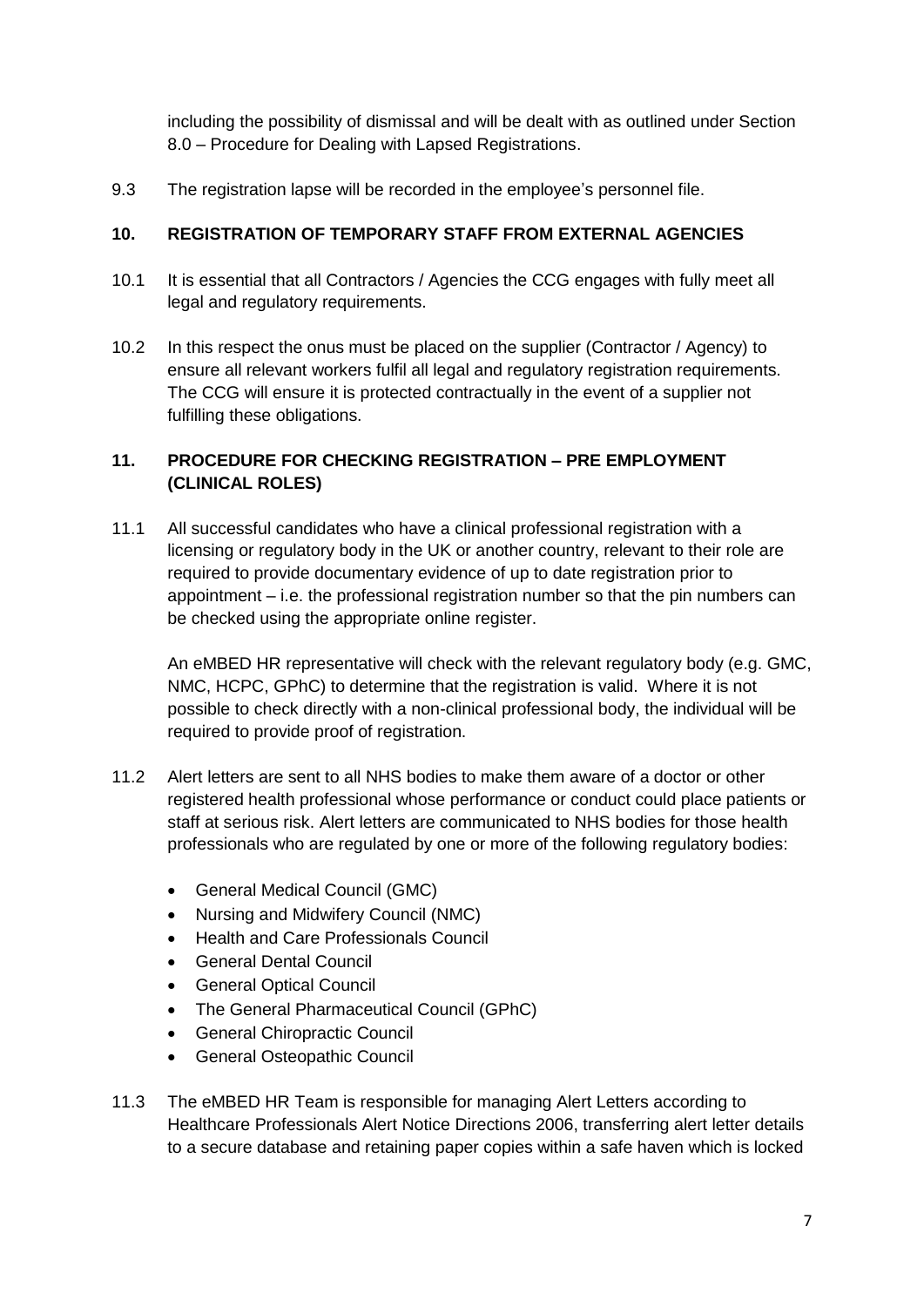and accessible to a limited number of staff. As well as for cross-referencing job offers to registered health professionals with the relevant professional body.

11.4 Alert Database checks will be undertaken in line with eMBED HR Team recruitment procedures.

#### **12. PROCEDURE FOR MONITORING ONGOING REGISTRATION (CLINICAL)**

- 12.1 The eMBED HR Team will monitor all clinically professionally registered staff to highlight staff due to renew their professional registration and any staff whose registration has lapsed. Quarterly reports will be produced and provided to the CCG, usually via the Director of Nursing and Quality and Clinical Governance. The Director of Nursing and Quality and Clinical Governance will distribute these reports to the appropriate line manager for them to action.
- 12.2 The line managers must deal with any lapses as per the procedure below.
- 12.3 If the registration has not lapsed and the information is incorrect the manager must provide updated information to the eMBED HR Team as soon as possible, including proof of registration.
- 12.4 The manager will identify from the report any staff whose registration is due for renewal within the next quarter and make them aware that their registration shortly expires.
- 12.5 Managers will also check registrations within the employees PDR processes and identify any training requirements.

#### **13. PROCEDURE FOR CHECKING REGISTRATION – PRE EMPLOYMENT (NON-CLINICAL ROLES)**

13.1 All successful candidates for roles which need non-clinical professional registration are required to provide documentary evidence of up to date registration prior to appointment – i.e. the professional registration number / card. These will be checked as part of the recruitment process.

### **14. PROCEDURE FOR MONITORING ON-GOING NON CLINICAL REGISTRATION**

- 14.1 Proof of re-registration must be provided to the line manager as soon as an individual has re-registered otherwise the procedure for lapsed registration will be followed . The eMBED HR Team will maintain a central register of non-Clinical Professional Registrations and their expiry dates.
- 14.2 On a quarterly basis the register will be reviewed to identify any gaps in updated registrations and line managers will be informed as soon as possible.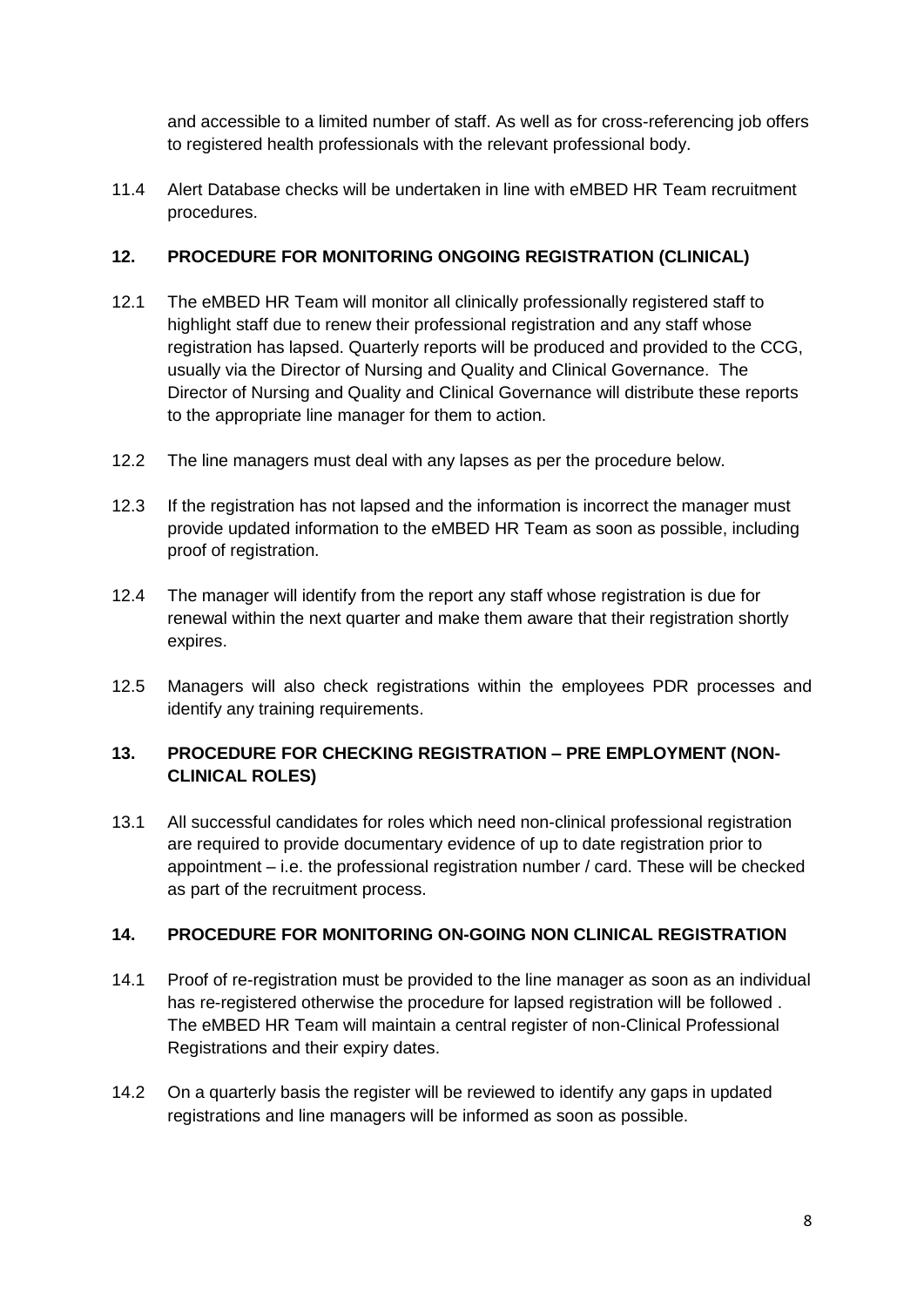## **15. PROCEDURE FOR DEALING WITH LAPSED REGISTRATIONS**

#### 15.1 **Line Managers**

- 15.1.1 Managers who identify a lapsed registration must take immediate action in accordance with this procedure. Immediate actions will include:
	- Contact the member of staff immediately.
	- Ensure the person is withdrawn from undertaking the duties of a qualified clinician or professional with immediate effect.
	- Discuss the options with the eMBED HR Team and employee.
	- Check re-registration with the relevant regulatory body, receive proof of renewal and to evidence this in the personnel file.
- 15.1.2 When considering action to be taken, managers will take account of the following factors:
	- Length of time since registration has lapsed.
	- Reason(s) put forward for non-renewal.
	- Whether the individual has knowingly continued to practice without registration and has failed to notify management.
	- Any previous occasions when the individual has allowed their registration to lapse.
	- Whether the individual has attempted to conceal the fact that their registration has lapsed.
- 15.1.3 The manager in consultation with an eMBED HR team representative should consider the following options:
	- Allow the individual to take annual leave or time owing until their registration is renewed within an agreed time frame.
	- Allow the individual to take unpaid leave where no annual leave is available.
	- Suspend the individual from duty without pay, and invoke the disciplinary process.
	- Where feasible, consider transferring the individual staff member to another area within the organisation that offers a non-patient contact role that is of equal value.
	- Temporary transfer into a post requiring no registration, possibly at a lower grade specific to service need.

#### 15.2 **Employee**

- 15.2.1 Staff who recognise that their registration has lapsed must take immediate action in accordance with this procedure. Immediate actions will include:
	- Inform their line manager immediately.
	- Re-register with the professional body (in most cases this will be achievable within 1 or 2 working days).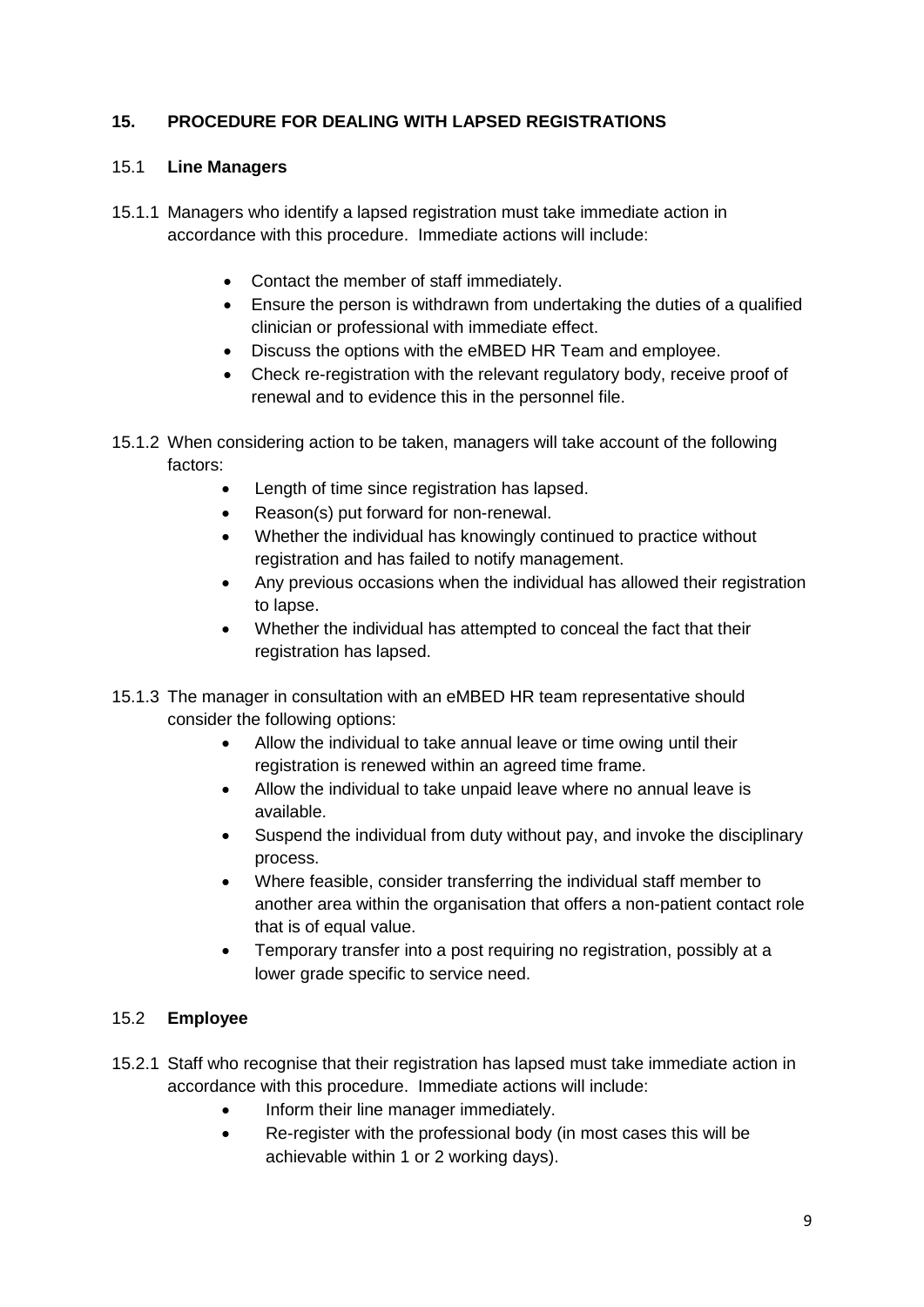- Withdraw from clinical/professional practice with immediate effect in discussion with their manager or an alternative manager if the direct line manager is unavailable.
- Provide proof of renewal to the manager.
- Update registration on ESR within the self-service function once available.
- Provide proof and clarification of pin number if there is a discrepancy in data.
- 15.2.2 Since November 2015, the only way to regain registration once it has lapsed for the Nursing and Midwifery Council will be by applying for re-admission. This process can take from two to six weeks in which time the employee would be unable to practise.
- 15.2.3 Doctors whose registration has lapsed need to apply to restore their registration. Doctors cannot legally practice without a licence to practice and registration.

### **16. REVALIDATION**

16.1 Revalidation is a process that health professionals undertake to collect evidence and demonstrate their fitness to practise in order to renew their professional registration. In 2007 the Government published a white paper which proposed that all healthcare professionals should complete a process of revalidation, every three years for NMC members and five years for GMC members. The GMC and NMC have their own criteria for renewal; it is the responsibility of NMC members to ensure their registration is valid. Revalidation for GMC members depends on recommendations from the responsible officer in their designated body.

#### **17. EXCEPTIONAL CIRCUMSTANCES**

17.1 The NMC recognises some exceptional circumstances where nurses and midwives cannot meet revalidation requirements e.g. due to disability or a period of maternity leave, in which case an extension of up to 6 weeks may be granted, prior to the date that the registration was due to lapse. In these circumstances there is still a requirement to meet previous preparation renewal requirements

#### **18. PROCESS**

|   | Lead         | <b>Action</b>                                                                                                                                                  |
|---|--------------|----------------------------------------------------------------------------------------------------------------------------------------------------------------|
|   | HR.          | Inform the CCG as part of the Quarterly Workforce Reports<br>of professionally registered employees whose registration<br>is due to lapse in the next 3 months |
| 2 | <b>CCG</b>   | CCG to determine and inform Line Manager of employees<br>due to expire                                                                                         |
| 3 | Line Manager | Manager (if included as supervisor within ESR) receives<br>notification via ESR to advise when employees registration<br>is due to lapse                       |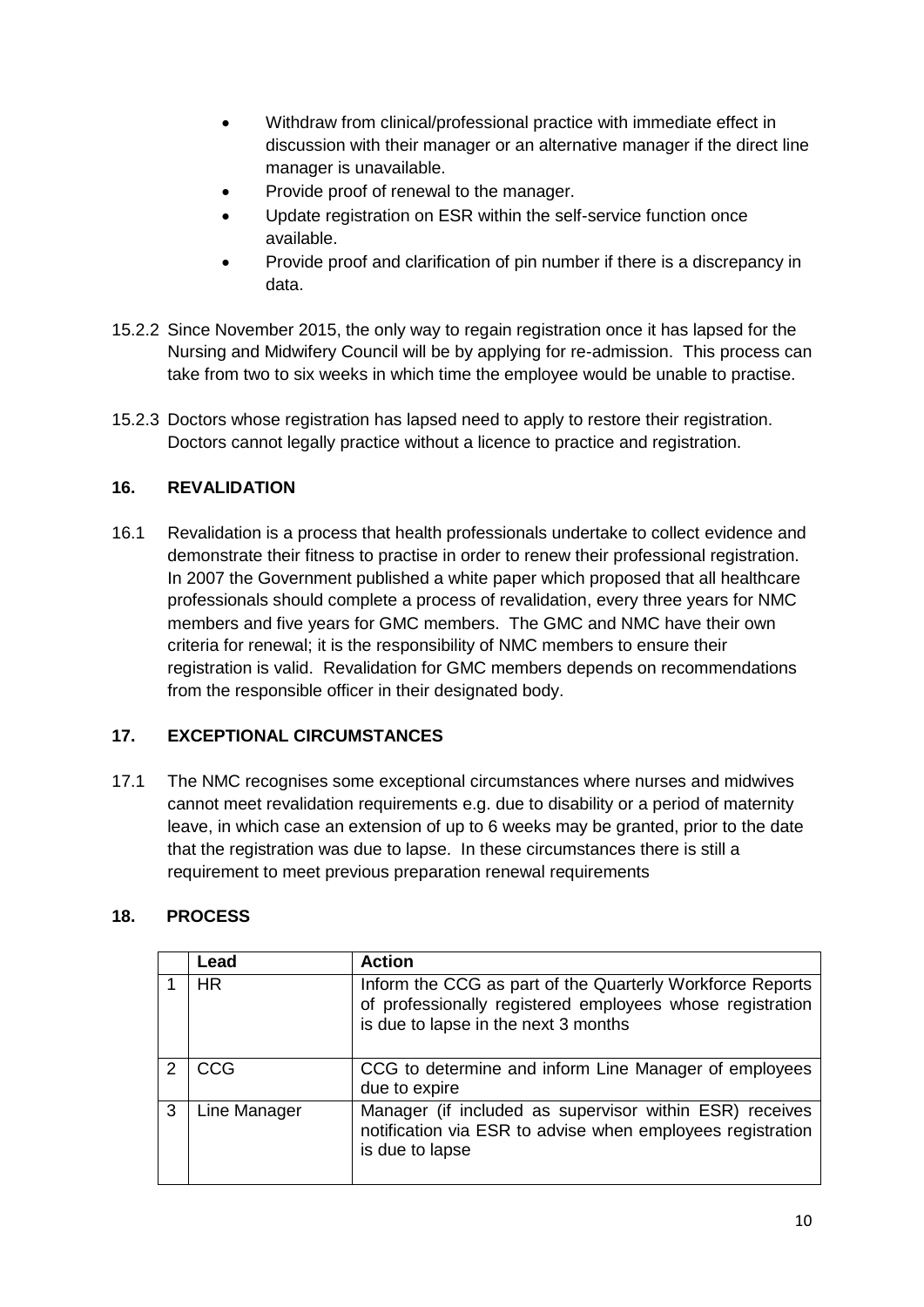|   |           | CCG highlight with the relevant employee due to lapse and<br>ensure the employee is aware they need to renew their<br>registration                                                                                                                                                                                                                                                                                                                                                                                                                                                                                   |  |  |  |
|---|-----------|----------------------------------------------------------------------------------------------------------------------------------------------------------------------------------------------------------------------------------------------------------------------------------------------------------------------------------------------------------------------------------------------------------------------------------------------------------------------------------------------------------------------------------------------------------------------------------------------------------------------|--|--|--|
| 4 | Employee  | Renew registration and inform line manager<br>Employee to update professional registration details on<br><b>ESR</b>                                                                                                                                                                                                                                                                                                                                                                                                                                                                                                  |  |  |  |
| 5 | <b>HR</b> | ESR checked for updated Professional Registration and<br>inform the CCG if the employee has failed to update their<br>registration - refer back to stage 3                                                                                                                                                                                                                                                                                                                                                                                                                                                           |  |  |  |
| 6 | Employee  | Once information has been received, employee will update<br>the professional registration details on ESR, inform line<br>manager and HR. If registration is not received/updated<br>proceed to stage 6                                                                                                                                                                                                                                                                                                                                                                                                               |  |  |  |
| 7 | <b>HR</b> | If registration lapses, HR will contact the Head of Service<br>and inform them. Head of Service should consider the<br>reason for the lapse Actions to be taken if registration<br>lapses are as follows:                                                                                                                                                                                                                                                                                                                                                                                                            |  |  |  |
|   |           | Individual to take annual leave or time owing until their<br>registration is renewed within an agreed time frame.<br>Individual to take unpaid leave where no annual leave is<br>٠<br>available.<br>Suspend the individual from duty without pay, and<br>٠<br>invoke the disciplinary process.<br>Consider transferring the individual staff member to<br>$\bullet$<br>another area within the organisation that offers the<br>opportunity to perform a role that is of equal value, but<br>does not require professional registration.<br>Temporary downgrade into a non-qualified post specific<br>to service need |  |  |  |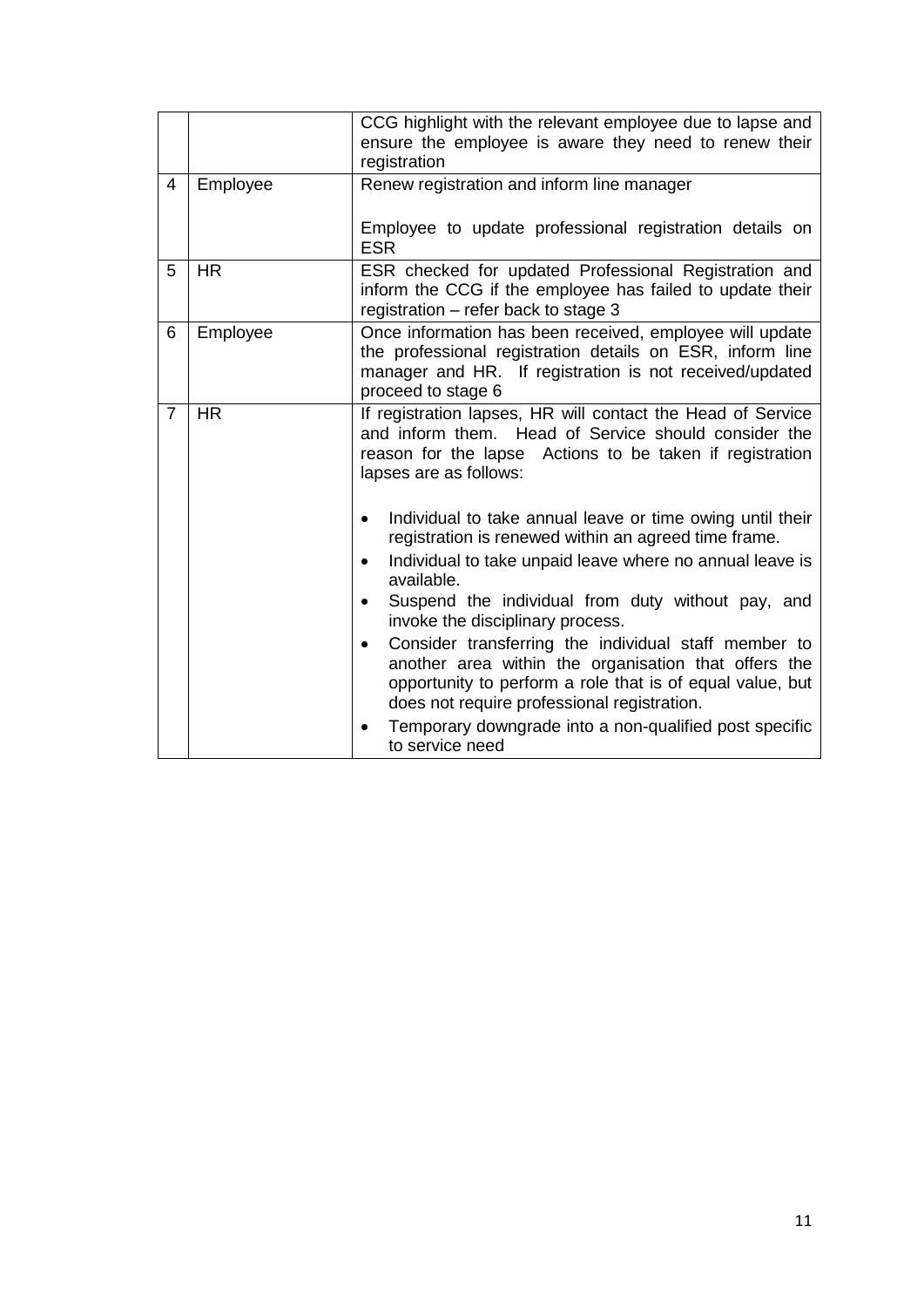## **Equality Impact Assessment**

| Title of policy                                        | <b>Professional Registration Policy</b> |          |  |
|--------------------------------------------------------|-----------------------------------------|----------|--|
| Names and roles of people completing the<br>assessment | eMBED HR                                |          |  |
| Date assessment started/completed                      | 02/10/17                                | 02/10/17 |  |

| 1. Outline                              |                                                                                                                                                                                                                                                                                                                                                                                                                                                               |
|-----------------------------------------|---------------------------------------------------------------------------------------------------------------------------------------------------------------------------------------------------------------------------------------------------------------------------------------------------------------------------------------------------------------------------------------------------------------------------------------------------------------|
| Give a brief summary of the policy      | The Policy ensures that all staff required to be<br>statutorily registered or organisationally registered<br>as a requirement of their role with a statutory<br>regulatory organisation/body in order to practice<br>their specialty/field are fully aware of their<br>contractual obligation to be registered. The Policy<br>sets out the responsibilities, the monitoring<br>arrangements and the procedure for and<br>implications to lapsed registration. |
| What outcomes do you want to<br>achieve | To ensure the policy complies with legislation and<br>takes place effectively, efficiently and fairly.                                                                                                                                                                                                                                                                                                                                                        |
|                                         |                                                                                                                                                                                                                                                                                                                                                                                                                                                               |

## **2.Analysis of impact**

This is the core of the assessment, using the information above detail the actual or likely impact on protected groups, with consideration of the general duty to;

eliminate unlawful discrimination; advance equality of opportunity; foster good relations

|                   | Are there any likely<br>impacts?<br>Are any groups going to be<br>affected differently?<br>Please describe. | Are these<br>negative<br>or<br>positive? | What action will be taken<br>to address any negative<br>impacts or enhance<br>positive ones? |
|-------------------|-------------------------------------------------------------------------------------------------------------|------------------------------------------|----------------------------------------------------------------------------------------------|
| Age               | <b>No</b>                                                                                                   |                                          |                                                                                              |
| <b>Carers</b>     | <b>No</b>                                                                                                   |                                          |                                                                                              |
| <b>Disability</b> | <b>No</b>                                                                                                   |                                          |                                                                                              |
| <b>Sex</b>        | <b>No</b>                                                                                                   |                                          |                                                                                              |
| Race              | <b>No</b>                                                                                                   |                                          |                                                                                              |